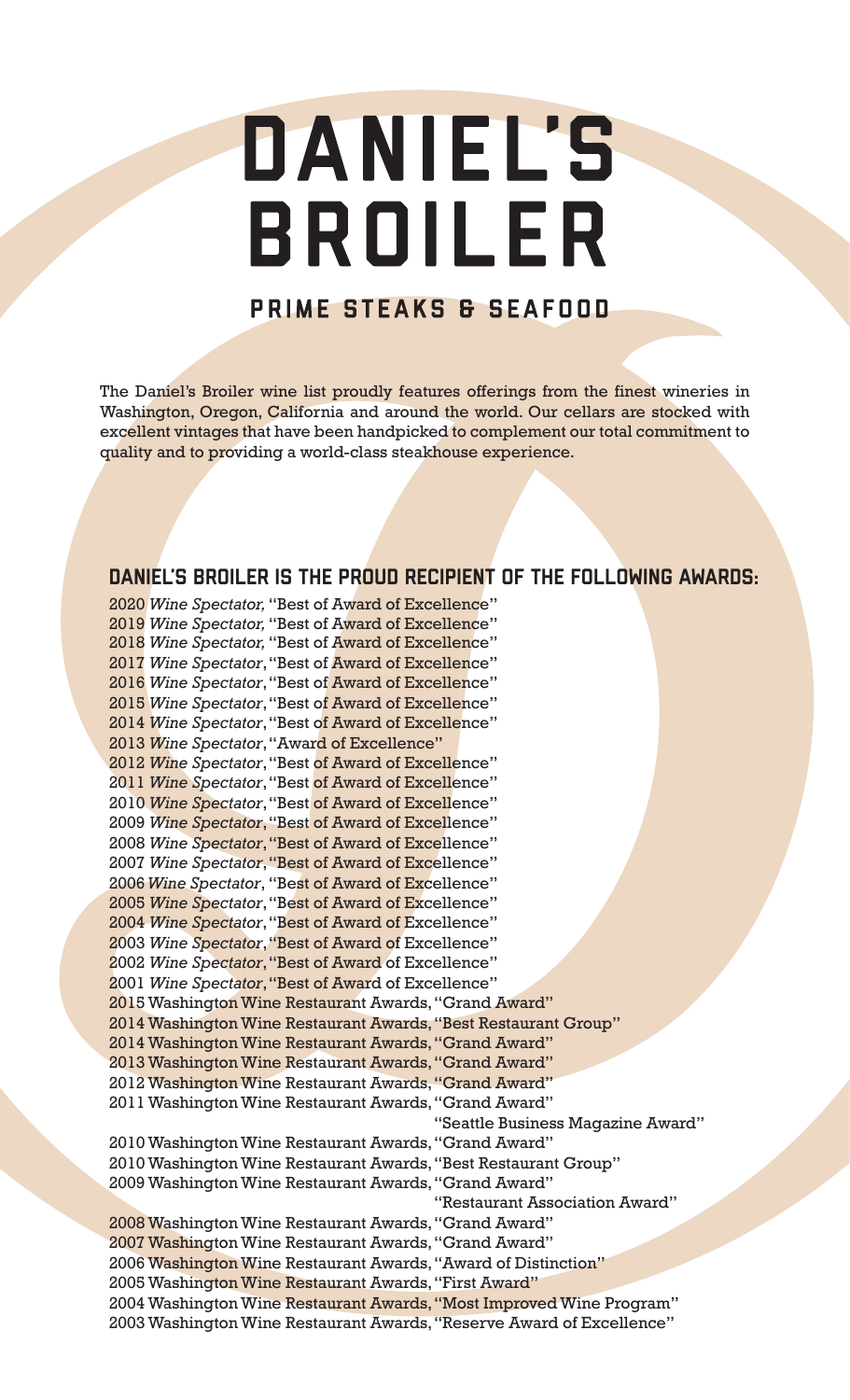# TABLE OF CONTENTS

*Vintages are subject to change. All wine subject to availability.*

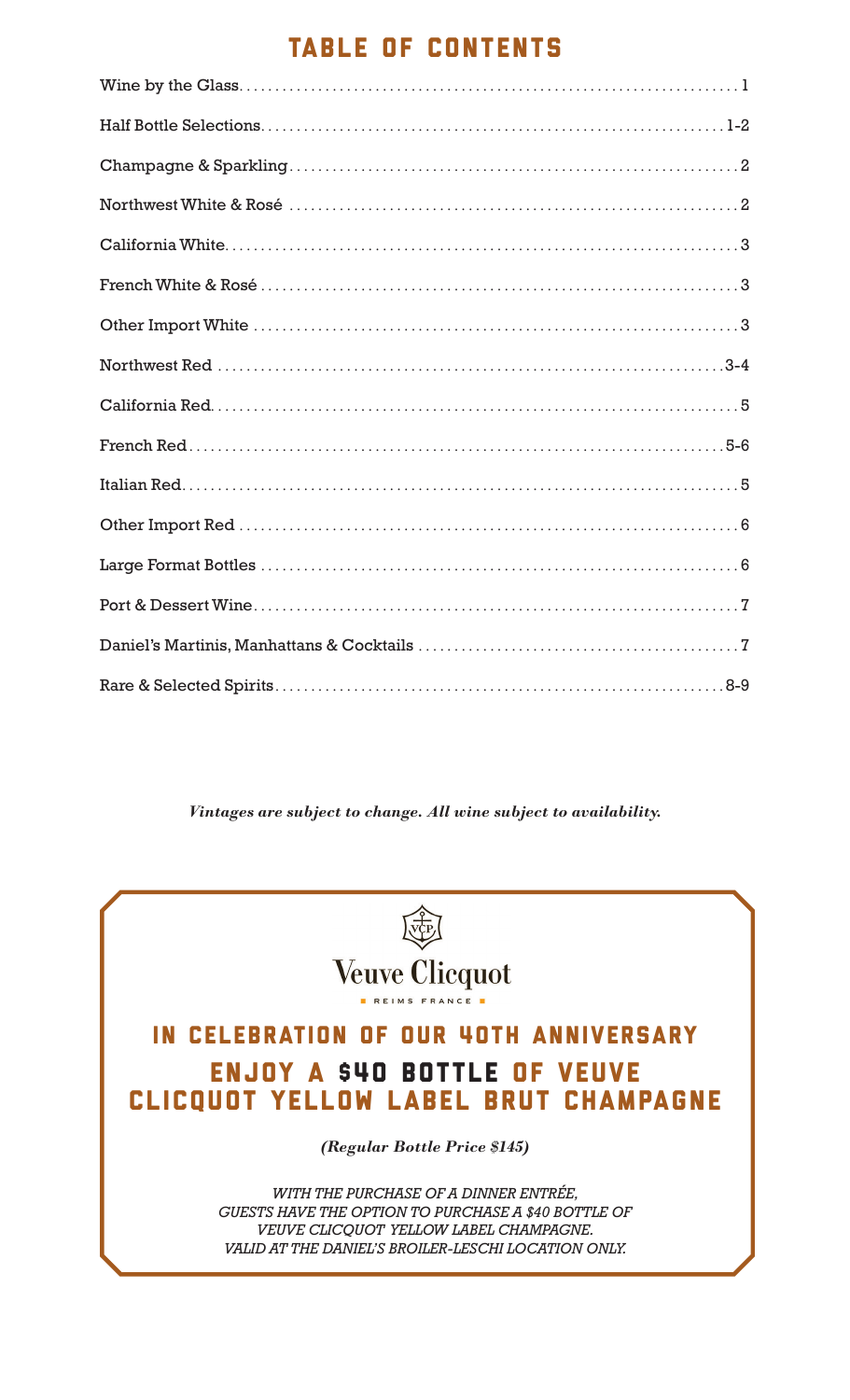# WINE BY THE GLASS

#### **SPARKLING**

| Sparkling Rosé; Lucien Albrecht, Brut, Crémant d'Alsace, France, N/V  15                |
|-----------------------------------------------------------------------------------------|
| <b>Champagne:</b> Veuve Clicquot Ponsardin, "Yellow Label," Brut, Reims, France, N/V 25 |
|                                                                                         |

### **WHITE & ROSÉ**

| Chardonnay; Sonoma-Cutrer Vineyards, Russian River Valley, CA, 2017  15                  |
|------------------------------------------------------------------------------------------|
| Chardonnay; L'Ecole, "Daniel's Broiler Selection," Columbia Valley, WA, 2018  14         |
|                                                                                          |
|                                                                                          |
|                                                                                          |
| <b>Sauvignon Blanc</b> ; Wither Hills, Wairau Valley, Marlborough, New Zealand, 2018. 12 |
| Rosé; Commanderie de la Bargemone, Coteaux d'Aix en Provence, France, 2018  13           |
|                                                                                          |

#### **RED**

| Cabernet Sauvignon; Carpe Diem by Dominus, Napa Valley, CA  21                           |
|------------------------------------------------------------------------------------------|
| Cabernet Sauvignon; Woodward Canyon, "Artist Series #25," Columbia Valley, WA  25        |
| Cabernet Sauvignon; Five Star Cellars, "Prime," Walla Walla Valley, WA  16               |
| Cabernet Sauvignon; Abeja, "Special Selection," Columbia Valley, WA  23                  |
| Malbec; Bodega Catena Zapata, Vista Flores, Mendoza, Argentina, 2016  13                 |
|                                                                                          |
| Pinot Noir; Broadley Vineyards, "Estate," Willamette Valley, OR  16                      |
|                                                                                          |
| Red Blend; DeLille Cellars, "D2 Daniel's Broiler Selection,"Columbia Valley, WA, 2016 22 |
| Rhone Blend; DeLille Cellars, "Daniel's Broiler Reserve," Yakima Valley, WA, 2016 18     |
| Syrah; Alexandria Nicole, "Jet Black," Horse Heaven Hills, WA  15                        |

# HALF BOTTLE SELECTIONS

#### **CHAMPAGNE**

#### **WHITE**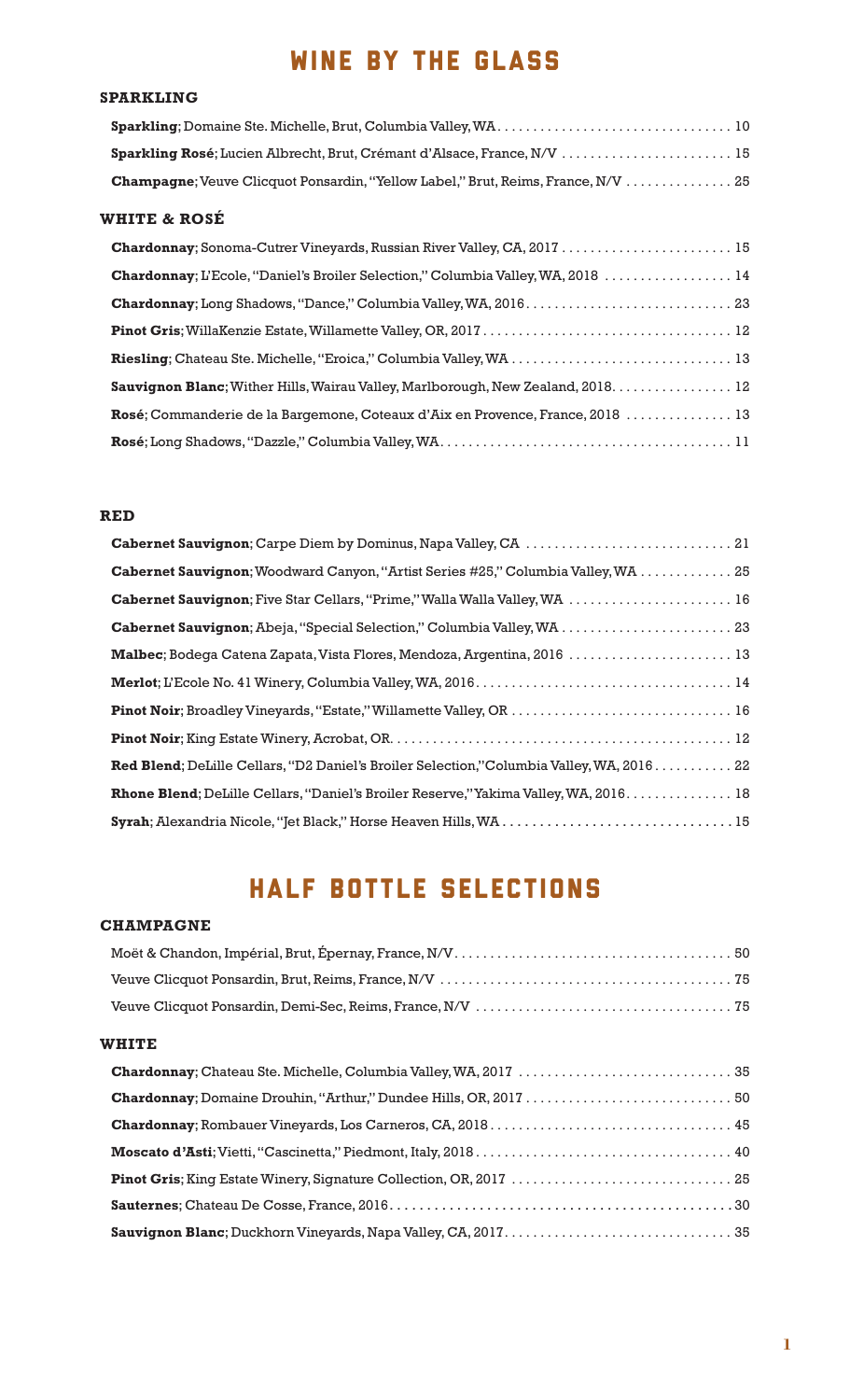# HALF BOTTLE SELECTIONS*, cont.*

#### **RED**

| Cabernet Sauvignon; Mark Ryan Winery, "Dead Horse," Red Mountain, WA, 2017  69                   |
|--------------------------------------------------------------------------------------------------|
| Cabernet Sauvignon; Woodward Canyon Winery, "Artist Series #23," Columbia Valley, WA, 2015. . 65 |
|                                                                                                  |
| <b>Pinot Noir</b> ; Chehalem Winery, "Three Vineyard," Willamette Valley, OR, 2017 35            |
|                                                                                                  |
|                                                                                                  |

### CHAMPAGNE & SPARKLING

#### **CHAMPAGNE**

#### **SPARKLING**

# NORTHWEST WHITE & ROSE

| Chardonnay; Domaine Drouhin, "Arthur," Dundee Hills, OR, 2016  65                       |
|-----------------------------------------------------------------------------------------|
| Chardonnay; Long Shadows Vintners, "Dance," Horse Heaven Hills, WA, 2016.  90           |
|                                                                                         |
| Pinot Blanc; St. Innocent Winery, Freedom Hill Vineyard, Willamette Valley, OR, 2015 48 |
| Sauvignon Blanc; Chateau Ste. Michelle, Columbia Valley, WA, 2017  45                   |
| Sauvignon Blanc; Matthews Winery, Columbia Valley, WA, 2017  45                         |
| Riesling; Chateau Ste. Michelle, "Dry," Columbia Valley, WA, 2017  25                   |
| Riesling; Chateau Ste. Michelle, "Eroica," Columbia Valley, WA, 2017 50                 |
| Riesling; Long Shadows Vintners, "Poet's Leap," Columbia Valley, WA, 2017  50           |
|                                                                                         |
| <b>Pinot Gris</b> ; Chehalem Winery, "Three Vineyard," Willamette Valley, OR, 2018 55   |
|                                                                                         |
|                                                                                         |
|                                                                                         |
|                                                                                         |
|                                                                                         |
| White Blend; DeLille Cellars, "Chaleur Estate Blanc," Columbia Valley, WA, 2018  90     |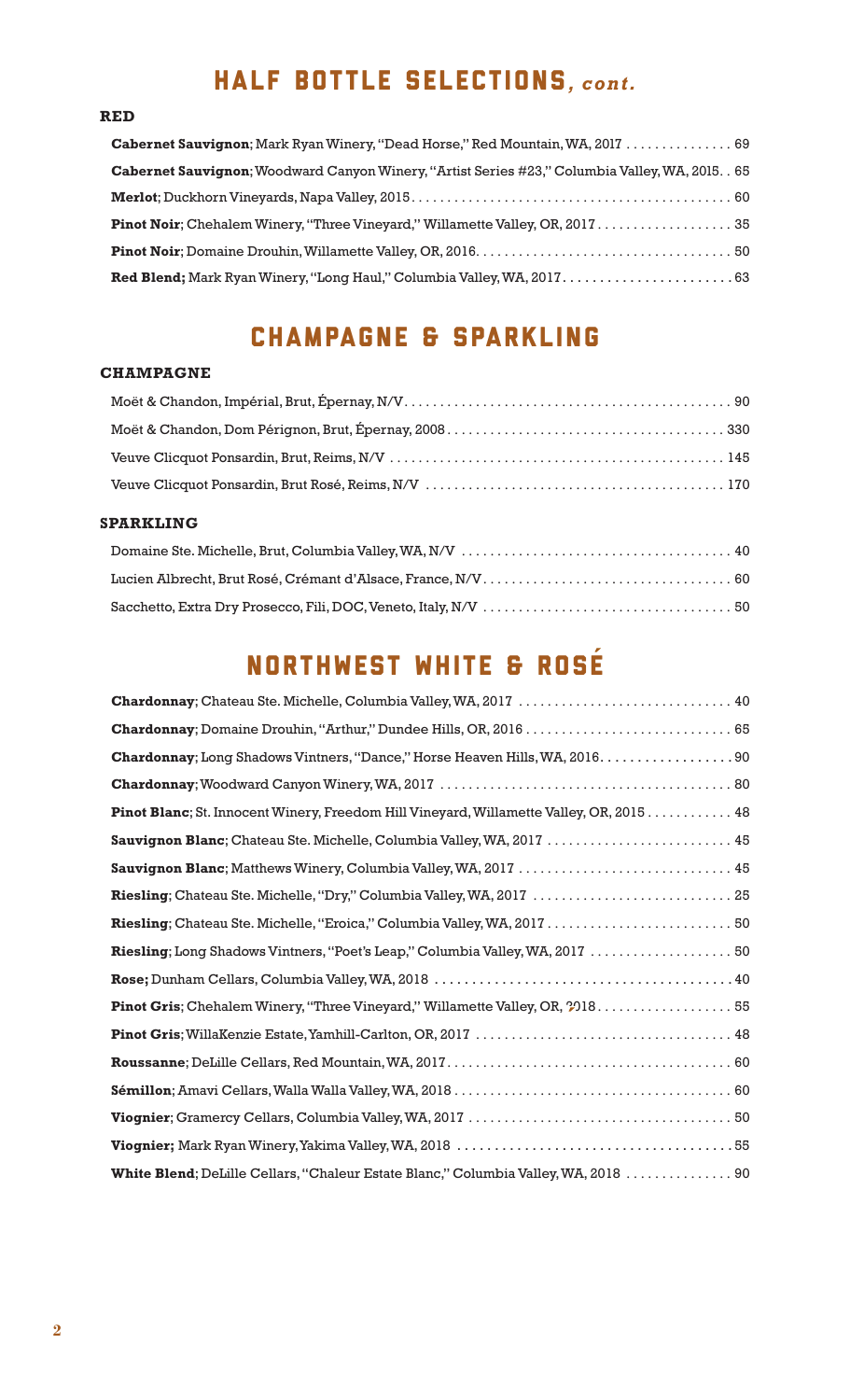# CALIFORNIA WHITE

| Chardonnay; Sbragia Family Vineyards, Home Ranch, Dry Creek Valley, 2013  55                 |  |
|----------------------------------------------------------------------------------------------|--|
| <b>Chardonnay</b> ; Sonoma-Cutrer Vineyards, "Russian River Ranches," Sonoma County, 2017 60 |  |
|                                                                                              |  |

# FRENCH WHITE & ROSÉ

| Condrieu; Delas Frères, "La Galopine," Northern Rhône, 2014  150       |  |
|------------------------------------------------------------------------|--|
|                                                                        |  |
|                                                                        |  |
|                                                                        |  |
| Rosé; Commanderie de la Bargemone, Coteaux d'Aix en Provence, 2018  50 |  |

# OTHER IMPORT WHITE

| <b>Riesling</b> ; Hexamer, "Quarzit," Meddersheimer Rheingrafenberg, QBA, Nahe, Germany, 2010 60 |
|--------------------------------------------------------------------------------------------------|
| Riesling; Joh. Jos. Christoffel Erben, Kabinett, Ürzinger Würzgarten, Mosel, Germany, 2011 65    |
| Sauvignon Blanc; Cloudy Bay Vineyards, Marlborough, New Zealand, 2019  85                        |
| Sauvignon Blanc; Withering Hills, Wairau Valley, Marlborough, New Zealand, 2017 45               |
|                                                                                                  |

# NORTHWEST RED

#### **CABERNET SAUVIGNON**

| Betz Family Winery, "Père de Famille," Columbia Valley, WA, 2015  150                                                                                                  |  |
|------------------------------------------------------------------------------------------------------------------------------------------------------------------------|--|
|                                                                                                                                                                        |  |
| Chateau Ste. Michelle, Indian Wells, Columbia Valley, WA, 2016  45                                                                                                     |  |
| Col Solare by Chateau Ste. Michelle & Marchesi Antinori, Red Mountain, WA, 2014  155                                                                                   |  |
|                                                                                                                                                                        |  |
|                                                                                                                                                                        |  |
|                                                                                                                                                                        |  |
|                                                                                                                                                                        |  |
|                                                                                                                                                                        |  |
|                                                                                                                                                                        |  |
|                                                                                                                                                                        |  |
| Long Shadows Vintners, "Feather," Columbia Valley, WA, 2016  150                                                                                                       |  |
| Long Shadows Vintners, "Old Vines," Sagemoor Vineyard, Block 208, Columbia Valley, WA,<br>2015, Auction of Washington Wines Special Lot No. 17, Daniel's Exclusive 200 |  |
|                                                                                                                                                                        |  |
|                                                                                                                                                                        |  |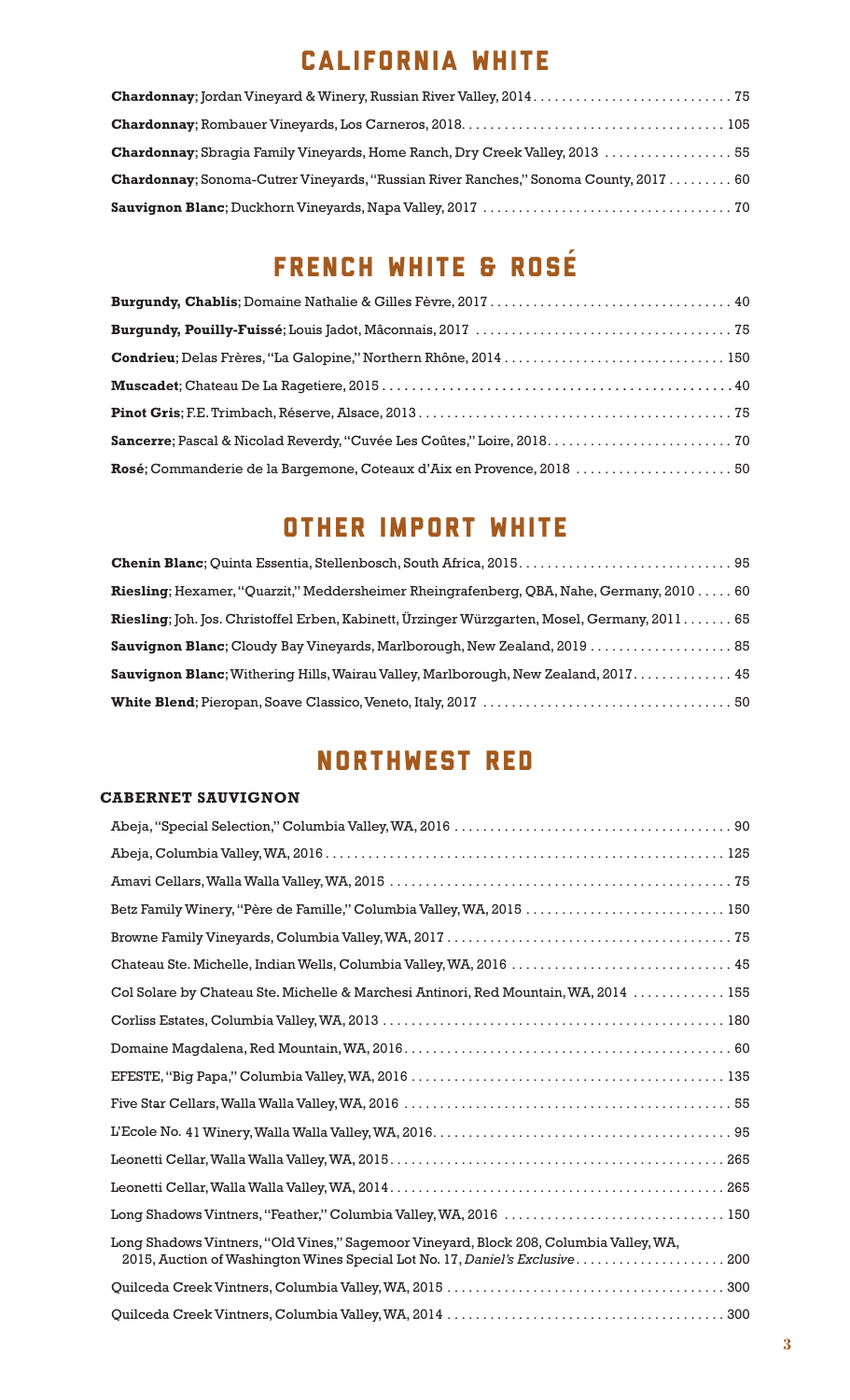# NORTHWEST RED*, cont.*

#### **CABERNET SAUVIGNON, cont.**

| Woodward Canyon Winery, "Artist Series #23," Columbia Valley, WA, 2015  100 |  |
|-----------------------------------------------------------------------------|--|

#### **MERLOT**

| Long Shadows Vintners, "Pedestal," Columbia Valley, WA, 2015  135 |
|-------------------------------------------------------------------|
|                                                                   |

#### **PINOT NOIR**

#### **SYRAH**

| Alexandra Nicole Winery, "Jet Black," Horse Heaven Hills, WA, 2016  60 |  |
|------------------------------------------------------------------------|--|
|                                                                        |  |
|                                                                        |  |
|                                                                        |  |
|                                                                        |  |

#### **RED BLEND**

| DeLille Cellars, "Daniel's Broiler Reserve," Yakima Valley, WA, 2016.  72                                                                      |  |  |
|------------------------------------------------------------------------------------------------------------------------------------------------|--|--|
|                                                                                                                                                |  |  |
|                                                                                                                                                |  |  |
| Lauren Ashton Cellars, "Cuvée Estelle," Columbia Valley, WA, 2015.  50                                                                         |  |  |
| L'Ecole No. 41 Winery, "Estate Ferguson," Ferguson Vineyard, Walla Walla Valley, WA, 2016 135                                                  |  |  |
|                                                                                                                                                |  |  |
|                                                                                                                                                |  |  |
| Leonetti Cellar, "The Oldest Blocks," Walla Walla Valley, WA, 2014<br>Washington Auction of Wines Special Lot No. 5, Daniel's Exclusive 350    |  |  |
| Long Shadows Vintners, "Exclusive Reserve," Columbia Valley, WA, 2014<br>Washington Auction of Wines Special Lot No. 6, Daniel's Exclusive 350 |  |  |
| Spring Valley Vineyard, "Frederick," Walla Walla Valley, WA, 2015  95                                                                          |  |  |
|                                                                                                                                                |  |  |
|                                                                                                                                                |  |  |
| <b>OTHER RED VARIETALS</b>                                                                                                                     |  |  |
|                                                                                                                                                |  |  |
|                                                                                                                                                |  |  |

**Sangiovese**; Five Star Cellars, Walla Walla Valley, WA, 2014 . . . . . . . . . . . . . . . . . . . . . . . . . . . . . . . . . . 75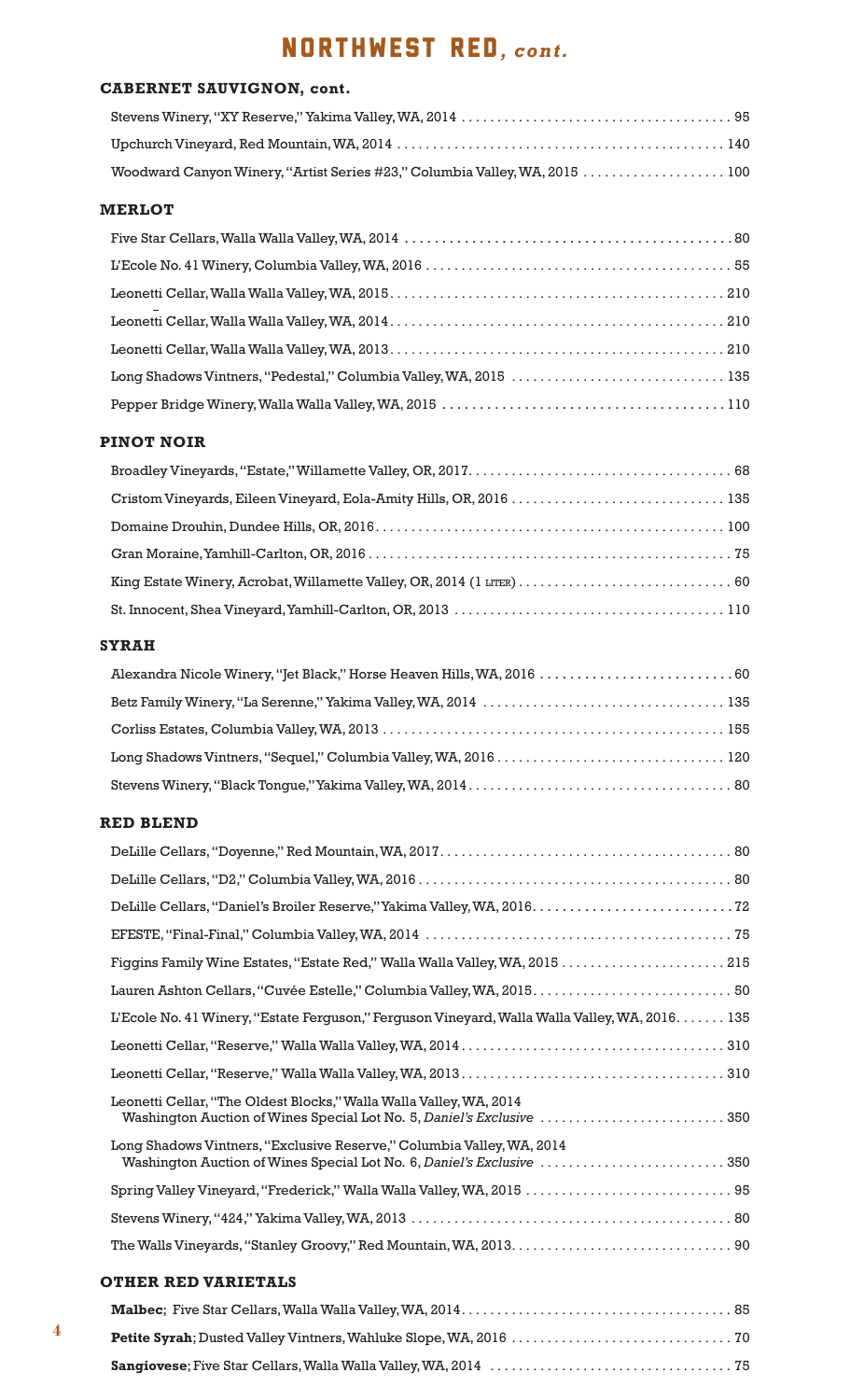# CALIFORNIA RED

#### **CABERNET SAUVIGNON**

#### **MERLOT**

#### **PINOT NOIR**

| Belle Glos, Clark & Telephone Vineyard, Santa Maria Valley, CA, 2017 120 |  |
|--------------------------------------------------------------------------|--|
|                                                                          |  |
|                                                                          |  |
|                                                                          |  |

#### **RED BLEND**

#### **OTHER RED VARIETALS**

# FRENCH RED

#### **BORDEAUX: LEFT BANK**

| Pauillac; Domaine Barons de Rothschild (Lafite), "Médoc Réserve Spéciale," 2015  55 |  |
|-------------------------------------------------------------------------------------|--|
|                                                                                     |  |
|                                                                                     |  |
|                                                                                     |  |
|                                                                                     |  |

#### **BORDEAUX: RIGHT BANK**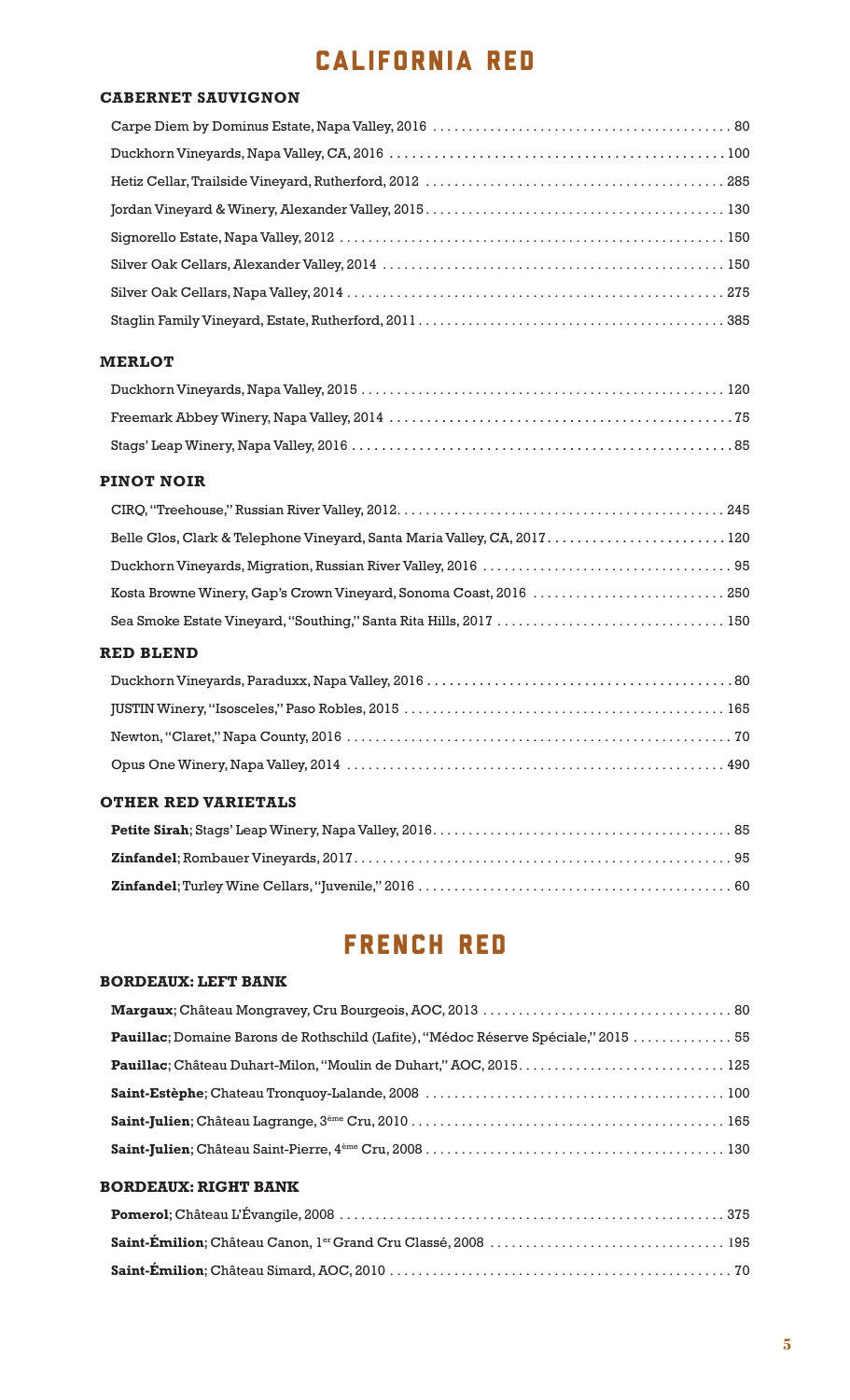### FRENCH RED*, cont.*

#### **BURGUNDY**

| <b>RHÔNE</b> |  |
|--------------|--|
|              |  |

## Italian RED

# other import RED

#### **SPAIN**

| Dominio de Valdepusa, Cabernet Sauvignon; Marqués de Griñón, DO, 2013  90      |
|--------------------------------------------------------------------------------|
|                                                                                |
|                                                                                |
|                                                                                |
| <b>SOUTH AMERICA</b>                                                           |
| Cabernet Sauvignon; Angulo Innocenti, "Nonni," La Consulta, Mendoza, 2014.  60 |
| Cabernet Sauvignon; Viña Los Vascos by Barons de Rothschild (Lafite),          |
| Malbec; Bodega Catena Zapata, Vista Flores, Mendoza, Argentina, 2016  45       |
|                                                                                |
| <b>AUSTRALIA</b>                                                               |

# LARGE FORMAT BOTTLES

#### **MAGNUM**

#### *1.5 liters • 2 standard bottles • 8 glasses*

| Cabernet Sauvignon; L'Ecole No. 41 Winery, Columbia Valley, WA, 2006150  |
|--------------------------------------------------------------------------|
|                                                                          |
|                                                                          |
| Merlot; Long Shadows Vintners, "Pedestal," Columbia Valley, WA, 2007 250 |
|                                                                          |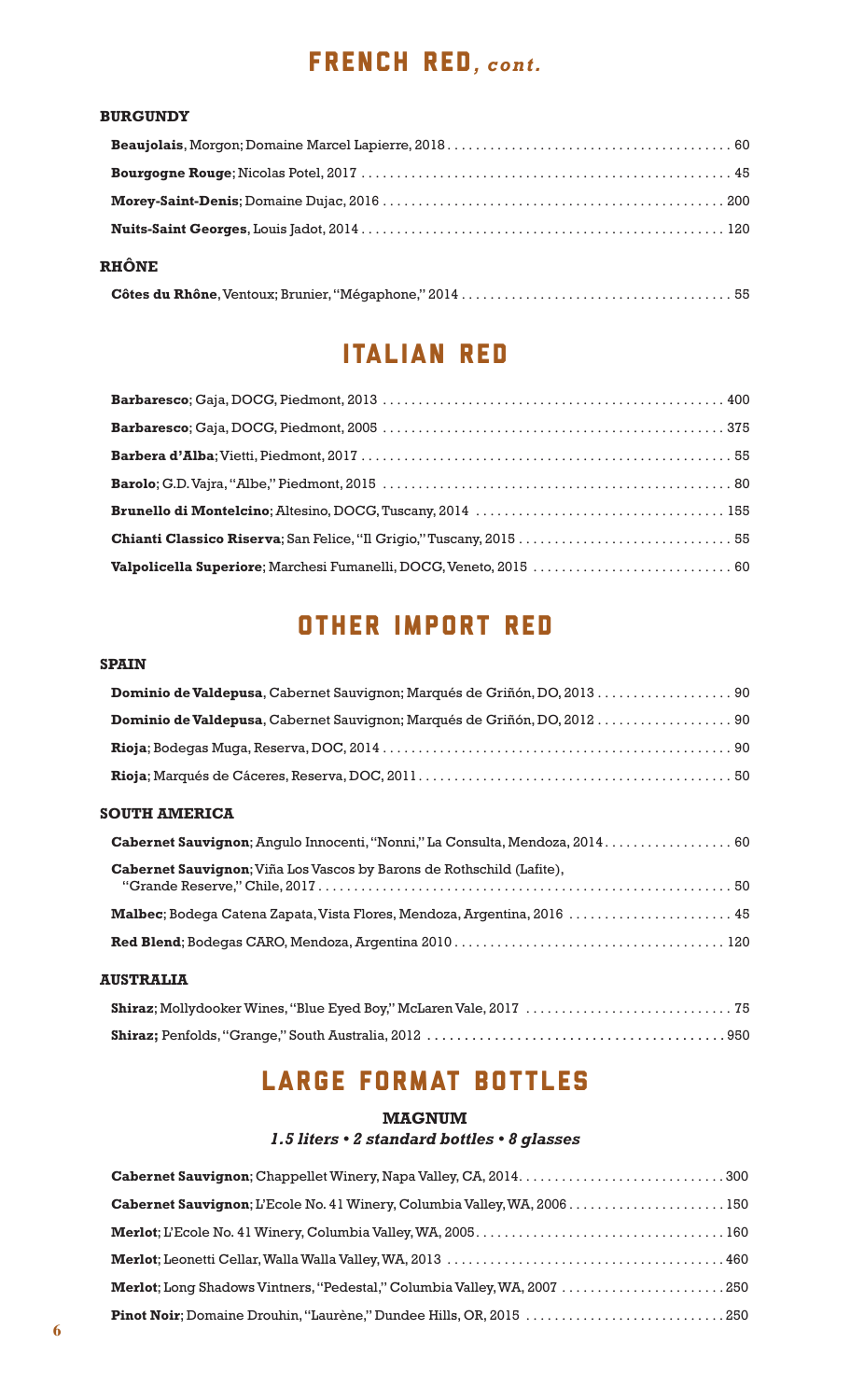### PORT & DESSERT WINE

#### **DESSERT WINE** GL | **BT**

| <b>Ice Wine, Chenin Blanc; Kiona Vineyards, Kiona Estate, Red Mountain, WA, 2016 (375 ml)</b> . 8   65 |  |
|--------------------------------------------------------------------------------------------------------|--|
| Madeira; Henriques & Henriques, "Finest Full Rich, 5 Years Old," Portugal, N/V 12                      |  |
|                                                                                                        |  |

#### **PORT**

| Tawny; Porto Ramos Pinto, 10 Year Old, Quinta de Ervamoira, N/V (750 ml) 10   80                                                                    |  |
|-----------------------------------------------------------------------------------------------------------------------------------------------------|--|
| <b>Tawny</b> ; Graham's Porto, 20 Year Old, N/V (750 ml) $\ldots \ldots \ldots \ldots \ldots \ldots \ldots \ldots \ldots \ldots \ldots 17 \mid 120$ |  |
|                                                                                                                                                     |  |
|                                                                                                                                                     |  |
|                                                                                                                                                     |  |
|                                                                                                                                                     |  |

**TASTE A CENTURY:** *100 Years of Tawny* . . . . . . . . . . . . . . . . . . . . . . . . . . . . . . . . 30 *per flight*

1 oz. each of Graham's 10-, 20-, 20- and 40-Year Old Tawny Port

### MARTINIS & MANHATTANS - \$15

#### **KETEL ONE MARTINI**

#### **HENDRICK'S MARTINI**

#### **ELIJAH CRAIG PRIVATE SELECTION MANHATTAN**

### COCKTAILS - \$16

#### **VIOLET MARTINI**

*Reyka vodka, Crème Yvette, St. Germain, lemon, simple syrup*

#### **CITRUS MARTINI**

*Vodka, Aperol, lemon, simple syrup*

#### **LAVENDER MARTINI**

*Absolut Mandrin, cranberry, lavender liqueur, lemon, simple syrup*

#### **FLORADORA**

*Hendricks gin, lime juice, Giffard Framboise, ginger ale*

#### **THE DETAILS**

*Grey Goose Le Citron, crème de cassis, St. Germain, pineapple juice*

#### **LA POIRE**

*Grey Goose pear vodka, Disaronno amaretto, simple syrup, lemon juice*

#### **SISTER ROSE**

*Ketel grapefruit and rose vodka, Campari, grapefruit juice, lemon juice*

#### **TIKI TIKI**

 *Appleton Estate rum, Campari, strawberry syrup, pineapple juice, Pernod*

#### **TEAM SPIRIT**

*House-selected Patron, agave syrup, lime juice, Blue Curacao*

#### **SOLSTICE**

*Vodka, Chambord, agave syrup, lemon juice, basil*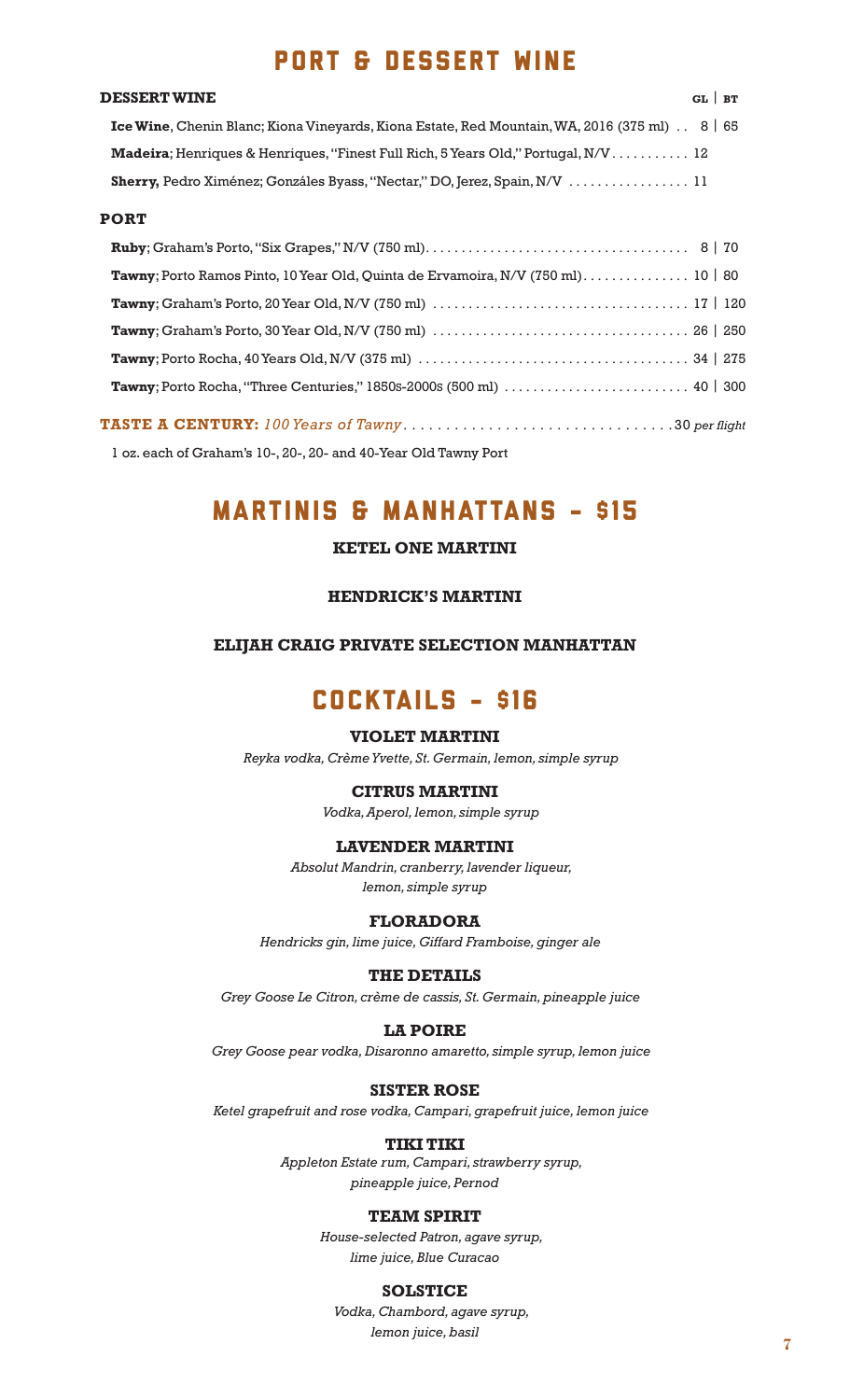# RARE & SELECTED SPIRITS

### SINGLE MALT SCOTCH

### **HIGHLAND**

| Aberlour 13        |  |
|--------------------|--|
| Dalmore 12 year 14 |  |
| Dalwhinnie21       |  |
| Glenfiddich 15     |  |
| Glenmorangie 18    |  |
|                    |  |
| Singleton14        |  |

#### **SKYE**

| $\textbf{Talisker}. \dots \dots \dots \dots \dots \dots \dots \dots \dots \dots \dots 21$ |  |  |  |  |  |  |  |  |  |  |  |  |  |  |  |
|-------------------------------------------------------------------------------------------|--|--|--|--|--|--|--|--|--|--|--|--|--|--|--|
|                                                                                           |  |  |  |  |  |  |  |  |  |  |  |  |  |  |  |

### **ISLAY**

| Bunnahabhain17 |  |  |
|----------------|--|--|
|                |  |  |
| Laphroaig 18   |  |  |

#### **LOWLAND**

| Glenkinchie 12 year  16 |  |  |  |  |  |  |  |  |  |  |  |  |  |  |  |  |  |  |  |  |
|-------------------------|--|--|--|--|--|--|--|--|--|--|--|--|--|--|--|--|--|--|--|--|
|-------------------------|--|--|--|--|--|--|--|--|--|--|--|--|--|--|--|--|--|--|--|--|

#### **SPEYSIDE**

| Balvenie Doublewood19 |  |
|-----------------------|--|
| Balvenie Portwood  48 |  |
| Cragganmore 19        |  |
| Glenlivet 15          |  |
| Macallan 12 year18    |  |
| Macallan 18 year40    |  |
| Speyburn15            |  |

### BLENDED SCOTCH

| Chivas12                |
|-------------------------|
|                         |
|                         |
| Famous Grouse9          |
|                         |
| Johnnie Walker Red 10   |
| Johnnie Walker Black 14 |
| Johnnie Walker Green18  |
| Johnnie Walker Gold 30  |
| Monkey Shoulder 11      |
|                         |

### IRISH WHISKEY

| Bushmills11       |  |
|-------------------|--|
|                   |  |
|                   |  |
| Teeling16         |  |
| Tullamore D.E.W10 |  |

### BOURBON

| Baker's 15                            |
|---------------------------------------|
| Basil Hayden's14                      |
|                                       |
| Blanton's20                           |
| Booker's20                            |
| Buffalo Trace 11                      |
|                                       |
| Bulliet Rye10                         |
| Heritage BSB 10                       |
| Heritage Dual Barrel 10               |
| High West American Prairie  14        |
| High West Campfire 18                 |
| High West Double Rye  14              |
| High West Rendezvous Rye  18          |
| Jack Daniel's9                        |
| Jack Daniel's Single Barrel Select 14 |
| Knob Creek 12                         |
| Knob Creek Rye13                      |
| Maker's Mark11                        |
| Old Forester10                        |
| Old Overholt Rye 10                   |
| Pikesville Rye 14                     |
| Redemption14                          |
| Rittenhouse 9                         |
| Russell's Reserve Rye  12             |
| Sazerac Rye 10                        |
| Southern Comfort 8                    |
| Wild Turkey Rye 101  9                |
| Woodford Reserve  14                  |
| Woodford Reserve Rye 14               |

### CANADIAN WHISKEY

| Canadian Club9    |
|-------------------|
| Crown Reserve12   |
| Crown Royal10     |
|                   |
| MacNaughton's9    |
| Pendleton 11      |
| Seagram's Seven 9 |
| Seagram's VO 9    |